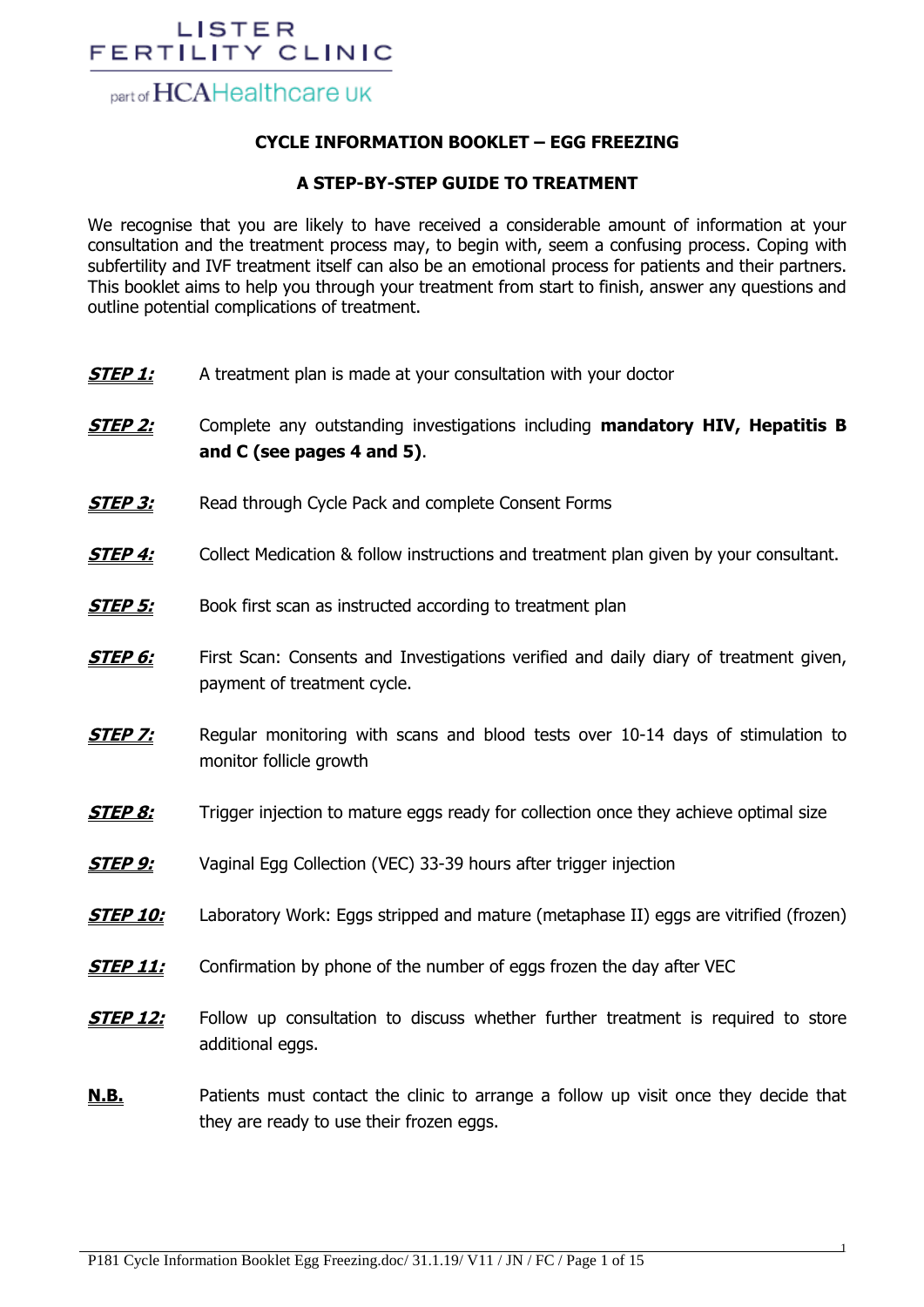# part of HCAHealthcare UK

This page has been left blank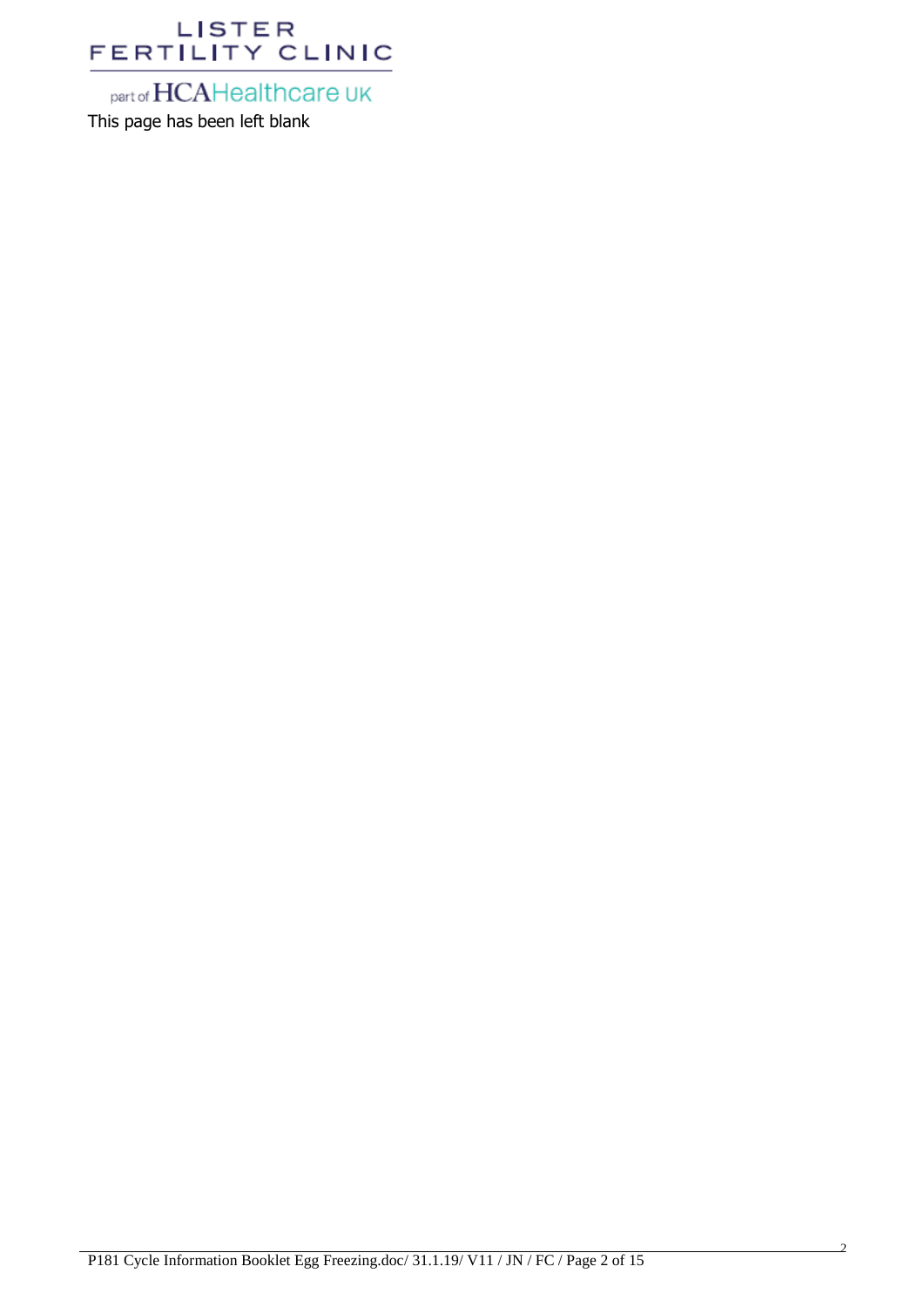# part of HCAHealthcare UK

## **STEP 1: The Consultation**

Patient will see a named doctor for their consultation(s) and planning of their treatment. Thereafter, patients will be looked after by the whole team (doctors, nurses, ultrasonographers and embryologists), who all work together to deliver your treatment. Please note at the time of egg collection you may not be seen by the same doctor as seen in consultation. However you can contact your consultant at any point.

At your consultation you will receive a treatment pack containing important documentation:

- This Information Booklet will explain your treatment and may answer any outstanding questions
- Consent forms that need to be completed and given to the nurse at your  $1<sup>st</sup>$  treatment scan
- Protocol flow chart for your treatment plan
- A list of required tests (ref to Step 2)
- Prescription
- Price List

A counselling service is available to all patients before, during and after treatment. Our counsellors offer a confidential, non-judgmental and free service available to all patients. Appointments to see a counsellor can be made through the secretaries.

## **STEP 2: Investigations**

### **TO ENSURE YOU CAN START YOUR TREATMENT AS PLANNED, YOU MUST BRING ALL SCREENING TEST RESULTS AND COMPLETED CONSENT FORMS TO YOUR FIRST TREATMENT SCAN.**

### **WE CANNOT START YOUR TREATMENT UNTIL THESE HAVE BEEN GIVEN TO THE NURSES.**

**YOUR TREATMENT START DATE WILL BE DELAYED IF YOU DO NOT RETURN THE COMPLETED FORMS OR SCREENING TEST RESULTS.**

#### **IF THE RESULTS ARE NOT AVAILABLE AT THE TIME OF YOUR FIRST TREATMENT SCAN IT MAY BE POSSIBLE TO HAVE THESE TEST PERFORMED AT THE LISTER FERTILITY CLINIC, HOWEVER TEST FEES WILL APPLY (please see enclosed price list).**

You will need to have the following test results available **at the start of each egg freeze cycle**:

| Done within the last 6 months if first cycle<br>of treatment or within 12 months for<br>subsequent cycles: | • FSH, LH and Estradiol (Day 2-5 of the<br>menstrual cycle)<br>• AMH (performed on any day of the cycle) |  |
|------------------------------------------------------------------------------------------------------------|----------------------------------------------------------------------------------------------------------|--|
| Done within 12 months of egg collection:                                                                   | • Full blood count<br>• Sickle screening (if from African/Afro-<br>Caribbean background)                 |  |
| transfer/using<br><b>Done</b><br>embryo<br>to<br>prior<br>frozen eggs:                                     | . Up to date <b>Cervical smear</b> (usually done<br>every 3 years unless abnormal)                       |  |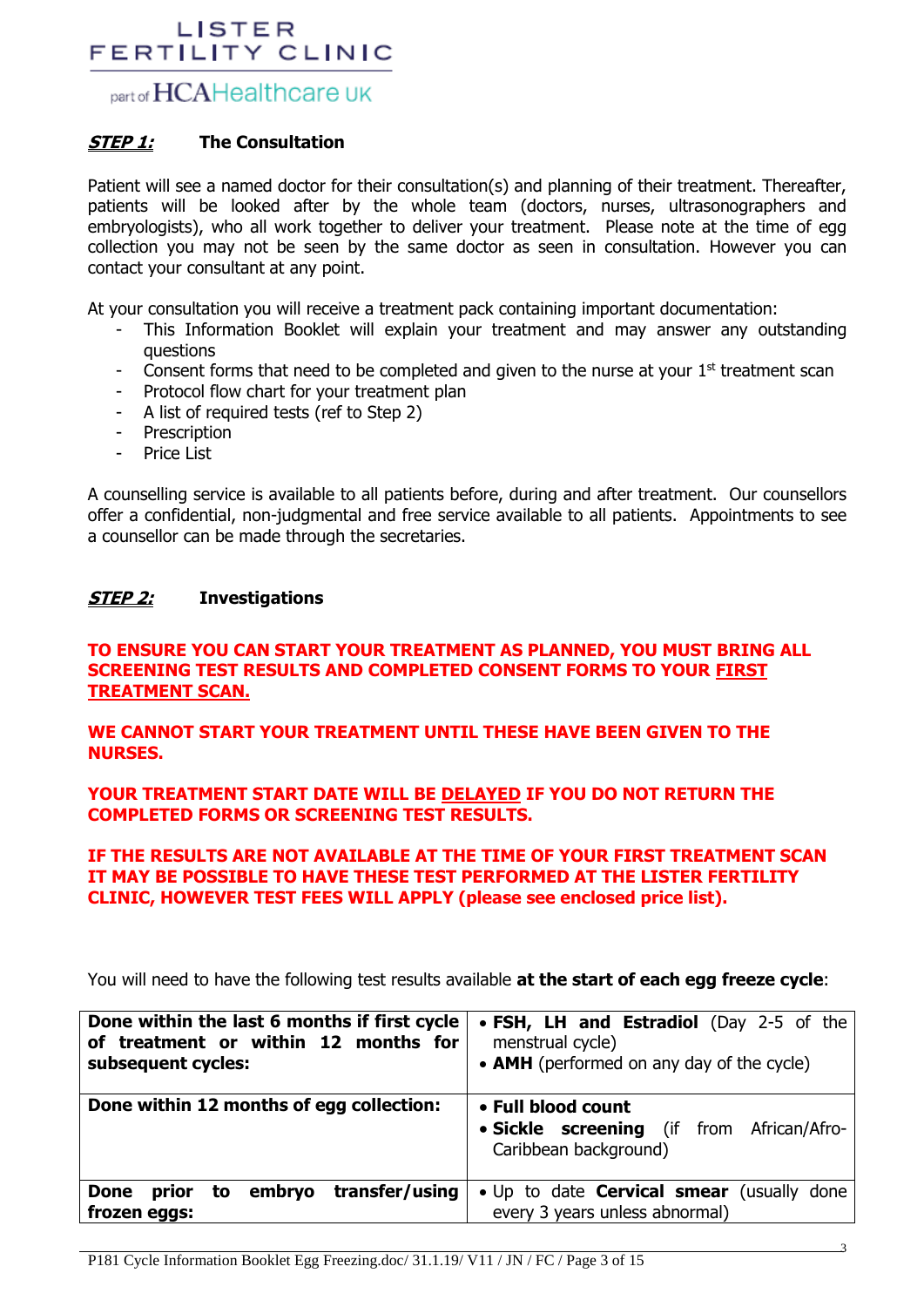part of HCAHealthcare UK

| • Rubella (confirmation of immunity)            |
|-------------------------------------------------|
| • Chlamydia - urine test                        |
| • Thyroid Function Test: TSH, T3, T4            |
| <b>• Thalassaemia</b> (if Mediterranean, Asian, |
| South East Asian and Middle Eastern             |
| background.                                     |

## **Viral Infection Screening:**

It is a HFEA license requirement that **Virology** screening tests, such as HIV, Hep B, Hep C as specified below, are done prior to fertility treatment. These tests need to be done within 3 months of first treatment (i.e. egg collection procedure or IUI procedure) and every 2 years thereafter for subsequent treatment cycles for the patient.

- **HIV 1 & 2: Anti-HIV – 1, 2**
- **Hepatitis B surface antigen: HBsAg**
- **Hepatitis B core antibody: Hep BcAb or Anti-HBc**
- **Hepatitis C: Anti-HCV-Ab**

### **IMPORTANT:**

**It is a HFEA licensing requirement that individual tests must be accredited by UKAS, the national accreditation body for the UK, or another accreditation body recognised as accrediting to an equivalent standard**

**Therefore, HIV, Hepatitis B and C tests must be performed at the Lister prior to starting treatment to ensure this licensing requirement is complied with as our individual virology tests are UKAS/ISO 15189 accredited.**

**Only in the circumstance where you have already had treatment elsewhere, and virology screening is still in date with written confirmation that the test was carried out in a UKAS accredited lab will this not apply.**

**To confirm, we cannot accept any results that do not include the laboratory's details and confirmation that this laboratory is UKAS accredited. Even if already done prior to initial consultation, these tests will need to be repeated at the Lister Fertility Clinic who use a UKAS Accredited laboratory unless we have this confirmation. UKAS provides accreditation to the internationally recognised standard ISO 15189 Medical Laboratories.**

## **STEP 3: Consent Forms**

Prior to starting your cycle you will be required to read and sign forms consenting to your treatment and operation. If you do not understand these forms you should discuss them with a nurse/doctor who will explain them. Similarly, if they bring up any moral or ethical dilemmas please feel free to speak to one of our counsellors or a member of the medical, embryology or nursing team. The original will be held by the centre and we recommend you make a copy for your own records. Signed consent must be obtained before any procedures are performed.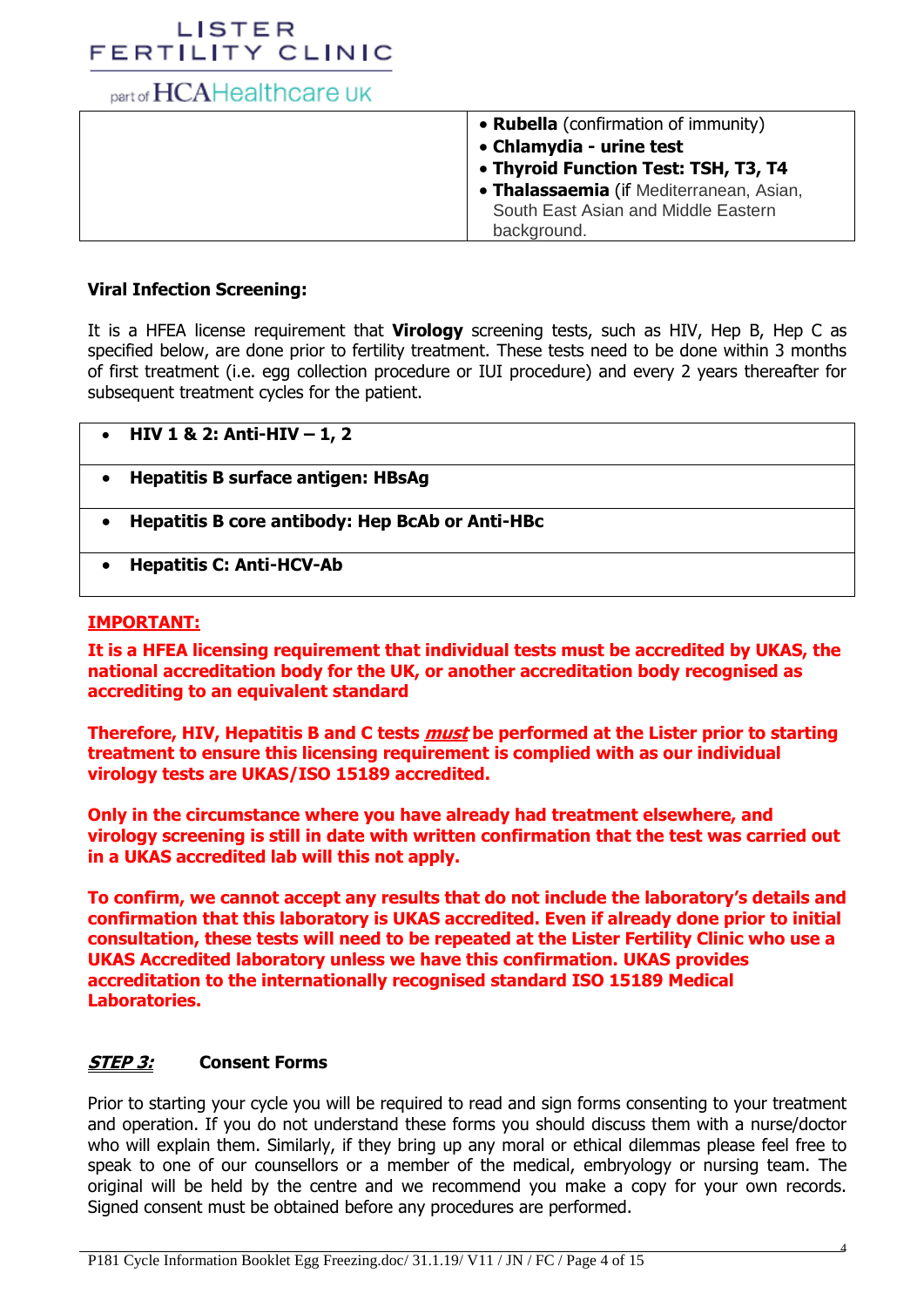# part of HCAHealthcare UK

#### **We cannot start your treatment until all consent forms have been completed, signed, dated and returned to the nurse at your first scan. Your treatment start date will be delayed if you do not return the completed forms on time.**

Each consent form must be completed by the person giving consent. The accompanying information leaflet (HFEA Consent Form Information) explains what the consents mean and why the HFEA (Human Fertilisation and Embryology Authority) requests they are completed.

In summary they are:

**Consent to Disclosure (CD)** The patient and the partner need to complete one form each:

**–** General Purposes: gives us permission (or denies permission) to communicate with non-HFEA licensed persons (such as your GP or other referring doctor) in relation to your treatment and to seek medical information we may require. If you wish us to correspond by letter with your GP or referring doctor please ensure that you tick all relevant boxes.

**–** Research Purposes: During the course of your treatment, information about yourself and your cycle is collected, some of which is sent to the HFEA and recorded on the HFEA Register. This information could be of use to researchers investigating, for example, how treatment can be improved. This form also allows you to consent for identifiable information to be disclosed to researchers.

- **GS**: You need to give your consent in writing if you want your eggs to be stored. You will also need to decide what will happen to the eggs if you die or lose the ability to decide for yourself (become mentally incapacitated). You can make changes to or withdraw your consent at any time. If you would like to change or withdraw your consent, you should ask your clinic for new forms.
- **Lister Consent Forms**: In-house consent forms for LFC VEC and Store consent.
- **Egg Collection Procedure & Storage Consent:** This will be explained to you and should have been completed in clinic with the doctor. You will be given a copy of the signed consent form. Confirmation that you understand the procedure and are aware of the risks will be reiterated on the morning of the procedure.

You must inform us immediately of any change in your personal circumstances (e.g. name, address, contact numbers or relationship status). This is particularly important if you have eggs frozen as we need to contact you to confirm their continued storage. The storage period is governed by law and we do not require your consent to remove these eggs from storage at the completion of the statutory storage period.

## **STEP 4: Medication**

At your consultation, the doctor will have decided on the appropriate protocol for you and provide you with a protocol flow chart outlining the treatment schedule. Before you start treatment, your doctor will give you a private prescription for the medications that you may require.

We advise you to collect all your prescribed medication from the pharmacy once you start your treatment. Please be aware that **some medications require refrigeration within 1 hour** therefore you will need to advise the Pharmacist if your journey is longer than 1 hour. If you decide to pick up medications as you go along, you **must ensure** that you have enough medication for at least 10 days and for any unexpected dose increase.

5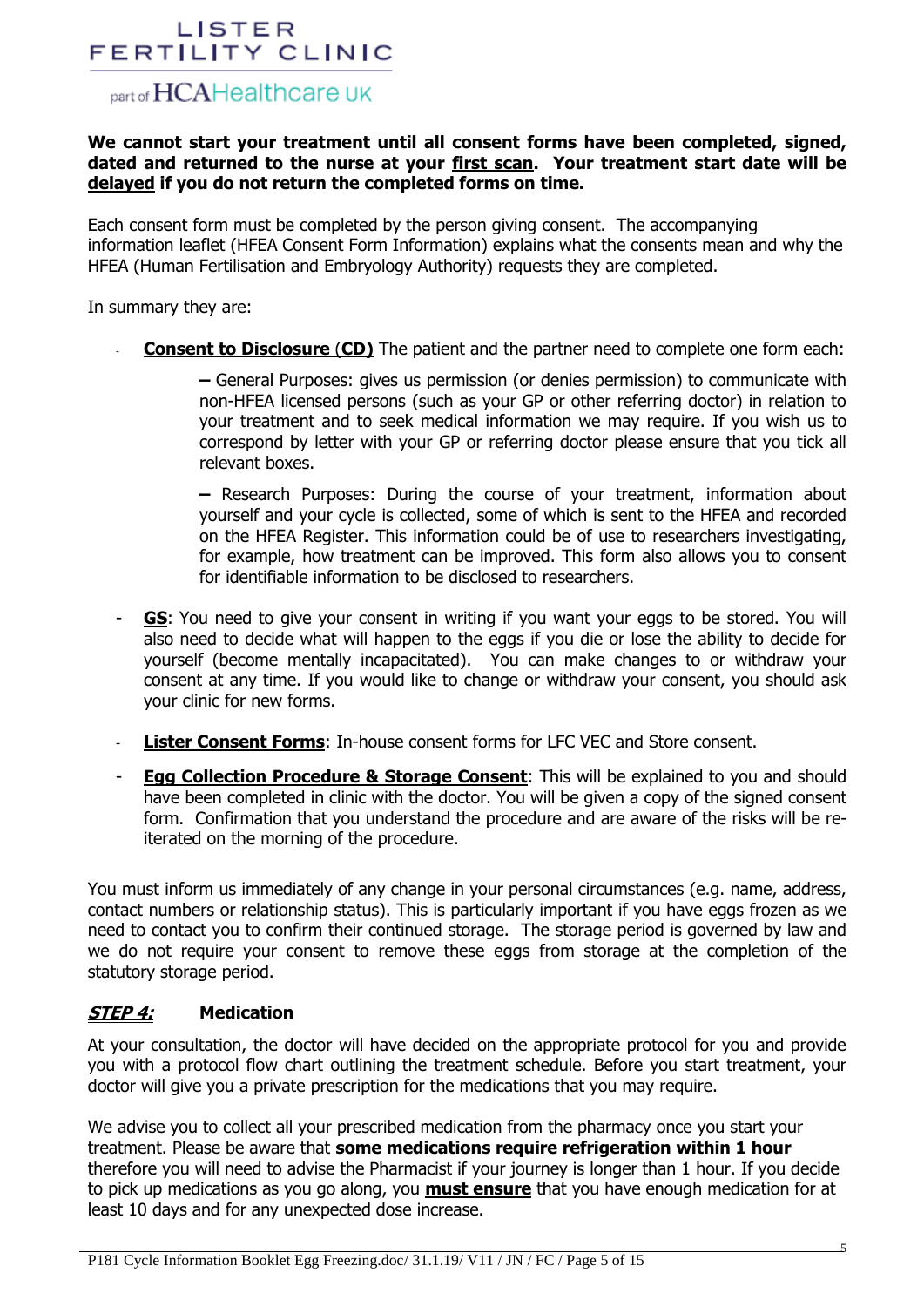part of HCAHealthcare UK

### **Advantages of Collecting all medication at the beginning of treatment:**

- Saves queuing up at every visit to the pharmacy waiting for the prescription to be processed.
- Saves time with accounts as payment is required for the medication at each visit.
- Saves time yet again as following payment the medication will need to be collected from the pharmacy.
- Last but not the least a dispensing fee is charged per item at every visit.

## **Disadvantages of Collecting all medication at the beginning of treatment:**

 Once the medications are bought from the pharmacy, you are unable to return them or receive a refund.

#### **Lister Hospital Pharmacy Opening Hours:**

| Monday - Friday      | $8:30$ am $- 7:00$ pm     |
|----------------------|---------------------------|
| Saturday             | $9:00$ am $-12:30$ pm     |
| <b>Bank Holidays</b> | $9:00$ am $-12:00$ midday |

### **London Bridge Hospital Pharmacy Opening Hours:**

| Monday and Friday                       | $9:00$ am $-5:30$ pm  |  |  |
|-----------------------------------------|-----------------------|--|--|
| Tuesday - Thursday $9:00$ am $-6:30$ pm |                       |  |  |
| Saturday                                | $9:30$ am $-12:30$ pm |  |  |
| <b>Bank Holidays</b>                    | N/A                   |  |  |

You can buy these medications from an outside pharmacy but you will need to make enquires about this. Occasionally, it may be possible to obtain these medications via the NHS and you will need to make enquiries through your GP.

The brand and dose of the medication prescribed for each patient will vary. The accompanying information leaflet details the individual medication, their use and side effects. In summary, the medication you will be prescribed will fall into one of six groups:

- 1) **Oral Contraceptive Pill (OCP)**: Many patients are prescribed "the pill" (OCP) from the month before they start their fertility drugs. This enables the ovaries to rest and can be used to bring on a bleed in women with irregular cycles. By manipulating the number of pills taken, the dates of the treatment can be scheduled which may help many patients and their partners plan treatment.
- 2) **GnRH agonist/GnRH antagonist medication**: **GnRH agonist** medication works to switch off your natural hormone production so that do you not ovulate and release eggs we are aiming to collect. They work by suppressing the production of the luteinising hormone (LH) and follicle stimulating hormone (FSH) produced by the pituitary gland in the brain and therefore prevents the natural LH surge that causes ovulation. The agonists (injectable in the evening or nasal spray taken two/three times per day as instructed) are commenced before FSH injections are given. **GnRH antagonist** (injectable in the evening) is commenced after FSH injections to control the cycle and prevent premature ovulation.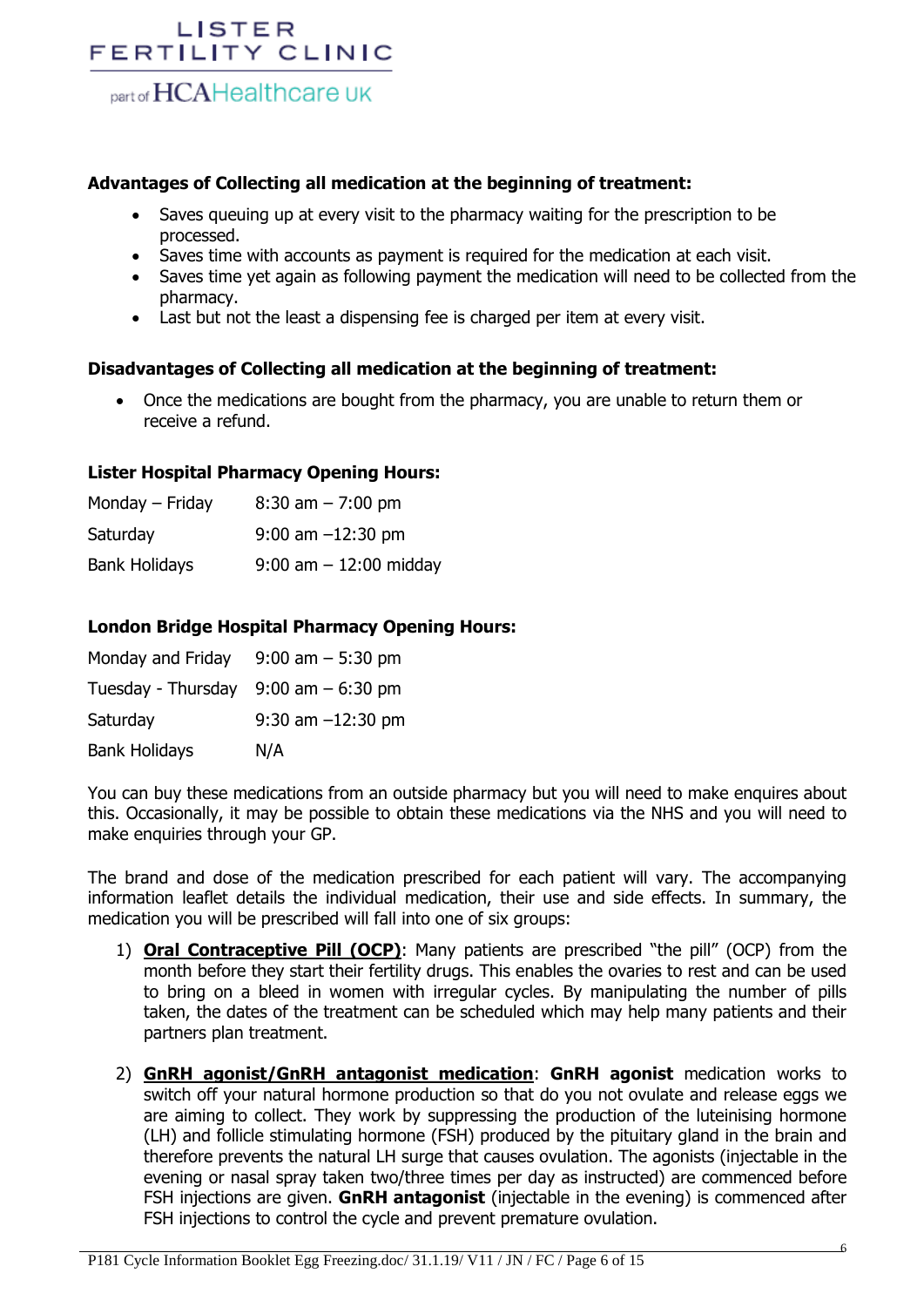## part of HCAHealthcare UK

- 3) **Stimulation drugs**: The "superovulation" techniques used in assisted reproduction are designed to stimulate the ovaries to grow several eggs (oocytes) rather than the usual single egg produced in a natural cycle. If multiple eggs can be collected in one cycle this increases the potential availability of multiple embryos (fertilized eggs) from which we can select the most appropriate for transfer. These are given as injectable versions of the FSH usually produced by your pituitary gland.
- 4) **Trigger drugs**: Once the follicles have reached the optimal size and you are ready for egg collection, this trigger injection of hCG (Pregnyl, Ovitrelle) or Agonist (Suprecur)is taken approximately 33-39 hours before your vaginal egg collection (VEC). The purpose of this injection is to help mature the eggs within the follicles and it mimics the natural surge of hormone that occurs just before ovulation.
- 5) **Miscellaneous drugs**: Other drugs may be prescribed depending on past medical and previous cycle history as discussed by your consultant.

## **STEP 5: Commence Medication / Book first scan as instructed**

The timings for your first treatment scan and timings for commencing appropriate drugs will depend on the treatment protocol. This would have been recommended by your doctor/consultant who would have given you a flow chart outlining the entire process. You are not expected to remember the whole process as you will be guided through it by the team after your first scan. It is therefore essential to start your medication "the pill" (if advised) and book your first scan as instructed on the flow chart.

Please telephone the **IVF nurses** to arrange your first scan and nurse consultation appointment. Appointments for first treatment scans are Monday - Friday 9.00am – 3:30pm and will be booked according to availability and taking into account the protocol assigned to you.

Day 1 of the cycle is the first day of full menstrual flow. If your period starts after midday, the following day is Day 1. If your period starts over a weekend please telephone us on Monday.

If you still have any queries or are unsure please contact the nurses.

## **PLEASE REMEMBER TO BRING ALL YOUR REQUESTED BLOOD TESTS & CONSENT FORMS TO THE FIRST SCAN/STARTER APPOINTMENT.**

## **STEP 6: First Scan**

The scan performed prior to commencing the fertility injections is a baseline scan. It is carried out in order to check that there are no abnormalities in the ovaries, fallopian tubes or uterus that might affect the outcome of your treatment. All the scans are performed vaginally.

Following this scan you will be seen by one of the IVF nurses who will:

- Confirm that the scan is normal.
- Complete a checklist/booking form.
- Confirm your contact details.
- Check the appropriate consent forms are completed correctly.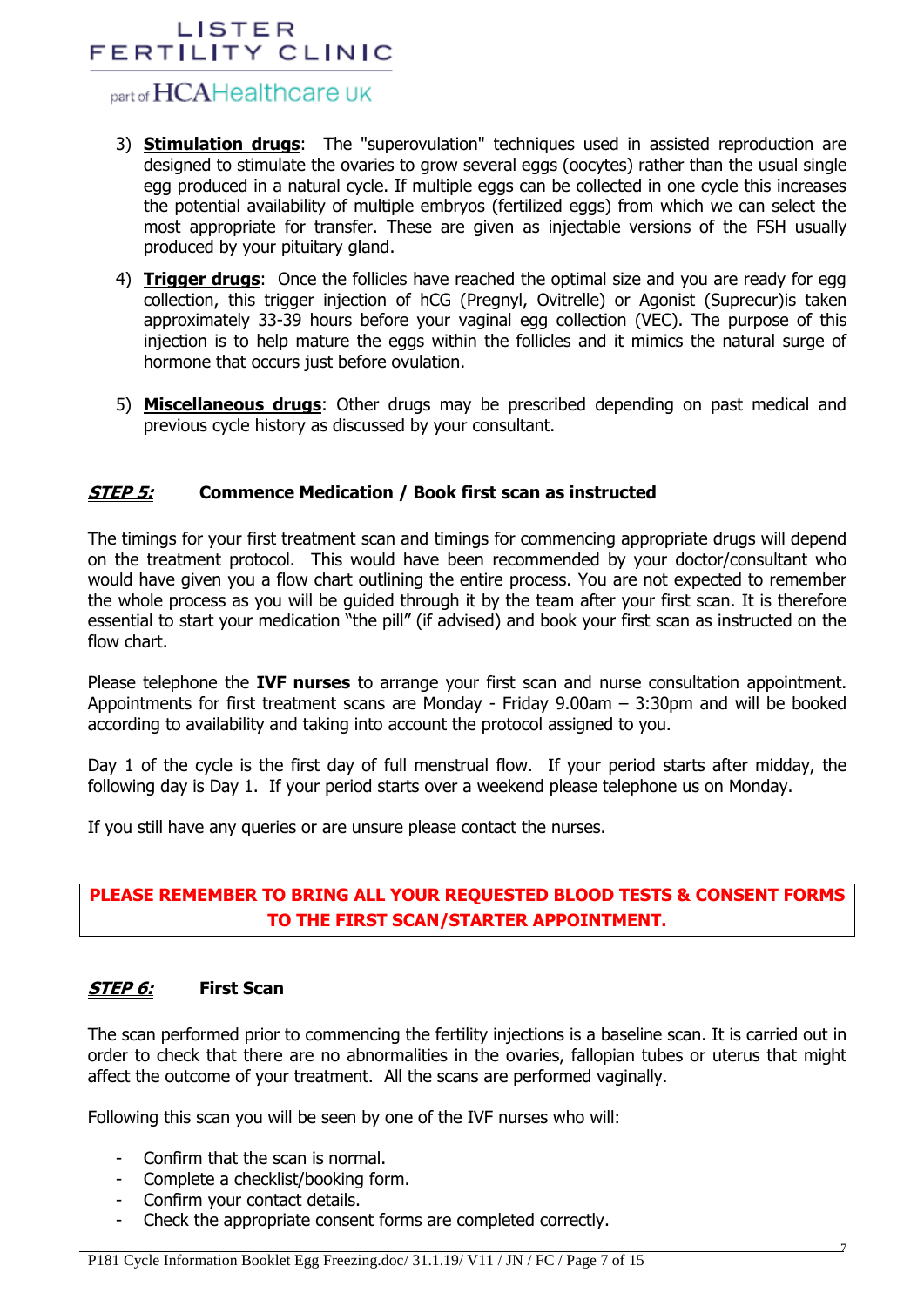# part of HCAHealthcare UK

- Check that the required blood test results are valid.
- Plan a daily treatment diary and give written instructions.
- Book your next scan and blood test.
- Explain the injection technique and give you the appropriate equipment.
- Give you an invoice for you to make immediate payment of your treatment cycle.

Most fertility injections are given subcutaneously (fatty layer under the skin) and, after instruction, can be simply administered by either you or a friend/family member. Used needles and syringes must be disposed of in a sharps box (available from an IVF nurse) and the sealed box must be returned to the nurses once it is full. Please do not throw needles and syringes in the waste bin.

If you would like to have the injections administered by your GP, practice nurse or at your local hospital, you will need to approach them to arrange this.

We recommend you take both the FSH injections and the down-regulation injections in the evening (7pm or later) unless otherwise instructed.

### **Payment of Treatment**

Payment for your treatment cycle must be made when you attend for your first scan. You will need to pay for bloods tests each time they are done. The nurse will give you an invoice to take to the accounts department for payment. Payment is to be made on the day of the blood test.

Please settle your account by visiting one the two Accounts Offices in our unit or on the ground floor adjacent to the Lister Hospital main reception. Unfortunately you will not be able to proceed to egg collection if payment has not been made.

If the egg collection has to be cancelled for any reason, an appropriate refund will be made. If, in the rare event, we are unable to collect eggs during your procedure we regret that there can be no alteration in the stated fees.

## **STEP 7: Stimulation Scans**

Once stimulation of the ovaries begins, you will have regular monitoring of your response with scans to measure the number and size of the developing follicles in the ovaries and blood tests to measure your hormone levels (principally oestrogen) levels in the blood.

The ultrasound does not show the eggs themselves, but the fluid-filled sacs (follicles) containing the eggs. In the majority of treatment cycles women will have approximately 4 scans. The scans are performed at intervals during the treatment cycle.

Once the stimulation with FSH injections are started, you will be required to remain available for regular scans until the follicles reach the optimal size, which for most is after 10 to 16 days. Vaginal scans carry no appreciable risk but may cause slight discomfort, particularly as you near the point of egg collection.

Following each scan you will be seen by one of the IVF nurses who may do a blood test and instruct you about further steps. Your blood test and scan results are reviewed by a doctor in the evening and occasionally you may be contacted and advised to alter the dose of your medication and/or your subsequent scan appointment. Please ensure that you have sufficient medication.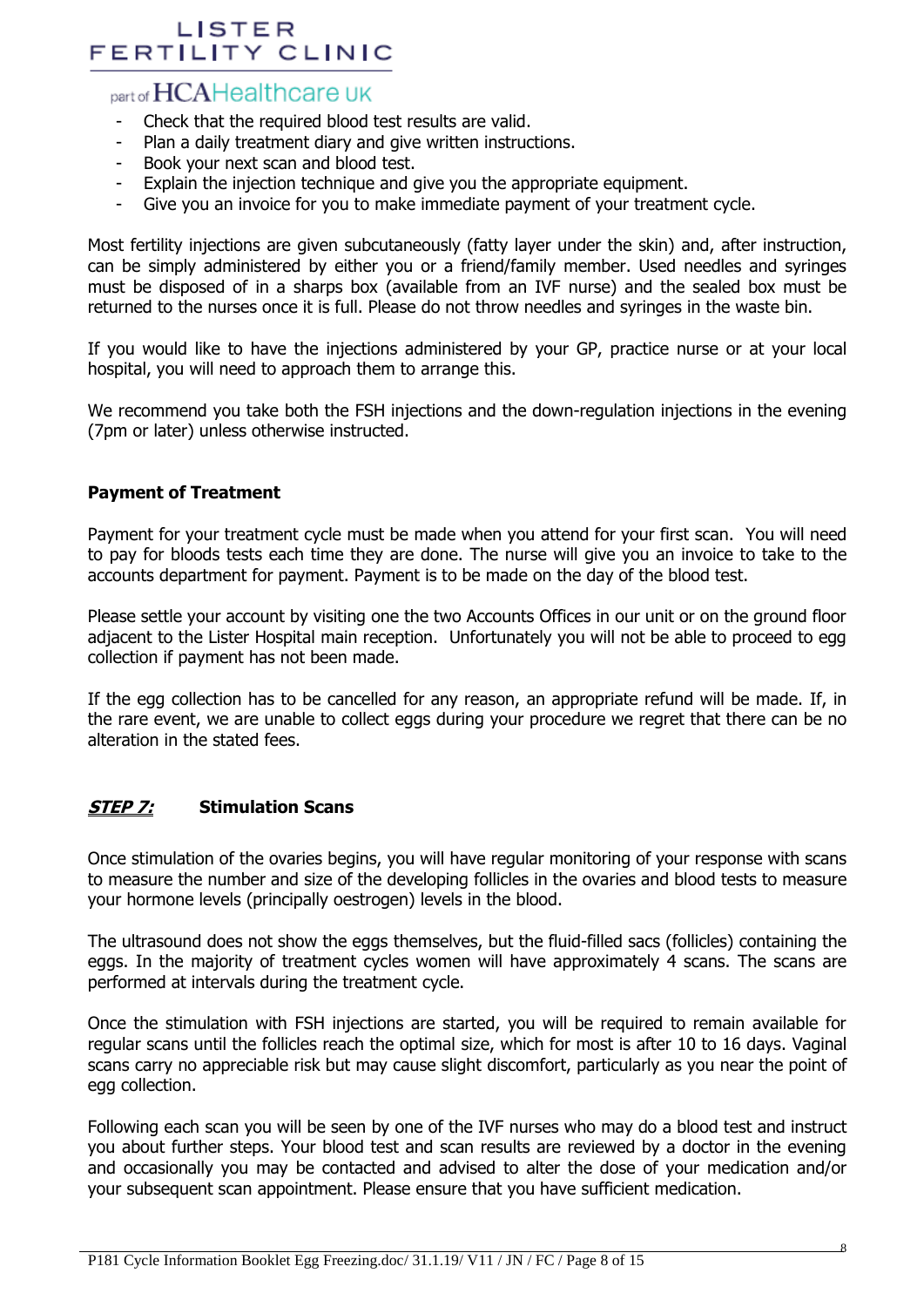# part of HCAHealthcare UK

## **STEP 8: Trigger injection to mature eggs ready for collection**

When the leading follicle(s) reaches the optimum size of 17-22mm, preparations will be made for your egg collection. It is important to remember that the number of follicles shown on the scan does not indicate the number of eggs collected as some of the follicles may be empty.

You will be given an instruction sheet with the appropriate timings of:

- The last dose of FSH injections
- The last dose of agonist (GnRH analogue) or antagonist
- **The timing of the "trigger" hCG (Ovitrelle, Pregnyl) or Agonist (Suprecur) injection** maturing the eggs in preparation for collection. This will be from 9pm onwards and your egg collection will be timed accordingly 33-39 hours later.

Please note that you will therefore have no fertility medication on the day before your egg collection.

### **Before the Egg Collection:**

- **DO NOT** have food or drink from midnight on the night before your egg collection.
- If you are already taking **Metformin, Prednisolone or Thyroxine do not take your**  morning dose until after your egg collection once you are eating and drinking
- If you are taking **Cabergoline** please continue in the evening.
- Leave all valuables at home.
- Please do not bring children with you on the day of egg collection.
- Remove make-up, jewellery and nail polish.
- Report to the Lister Hospital Main Reception on the Ground Floor for admission.
- You will be taken to the Day Unit.
- All patients will be accommodated in single rooms.
- The doctor performing your egg collection will confirm your consent.

## **STEP 9: Vaginal Egg Collection**

Occasionally, some patients may have a pre-operative scan if they have a low number of follicles (3 or less). This may be done in the clinic or in theatres.

## **The Egg Collection procedure**

The egg collection is usually performed under trans-vaginal ultrasound guidance under general anaesthetic. Rarely, in difficult cases where the ovaries are in an inaccessible position, a transabdominal or laparoscopic approach is necessary.

The ultrasound probe is introduced into the vagina, the ovaries are visualised and then an aspiration needle (attached to the probe) is passed through the top of the vagina into the follicles within the ovaries. The follicular fluid is drawn up into a test tube and then the fluid is examined under the microscope to identify the eggs. It is difficult to accurately predict the number of eggs available from the ultrasound scan picture. We may collect either more or fewer eggs than we had anticipated preoperatively. In rare circumstances we fail to collect any eggs despite the appearance

9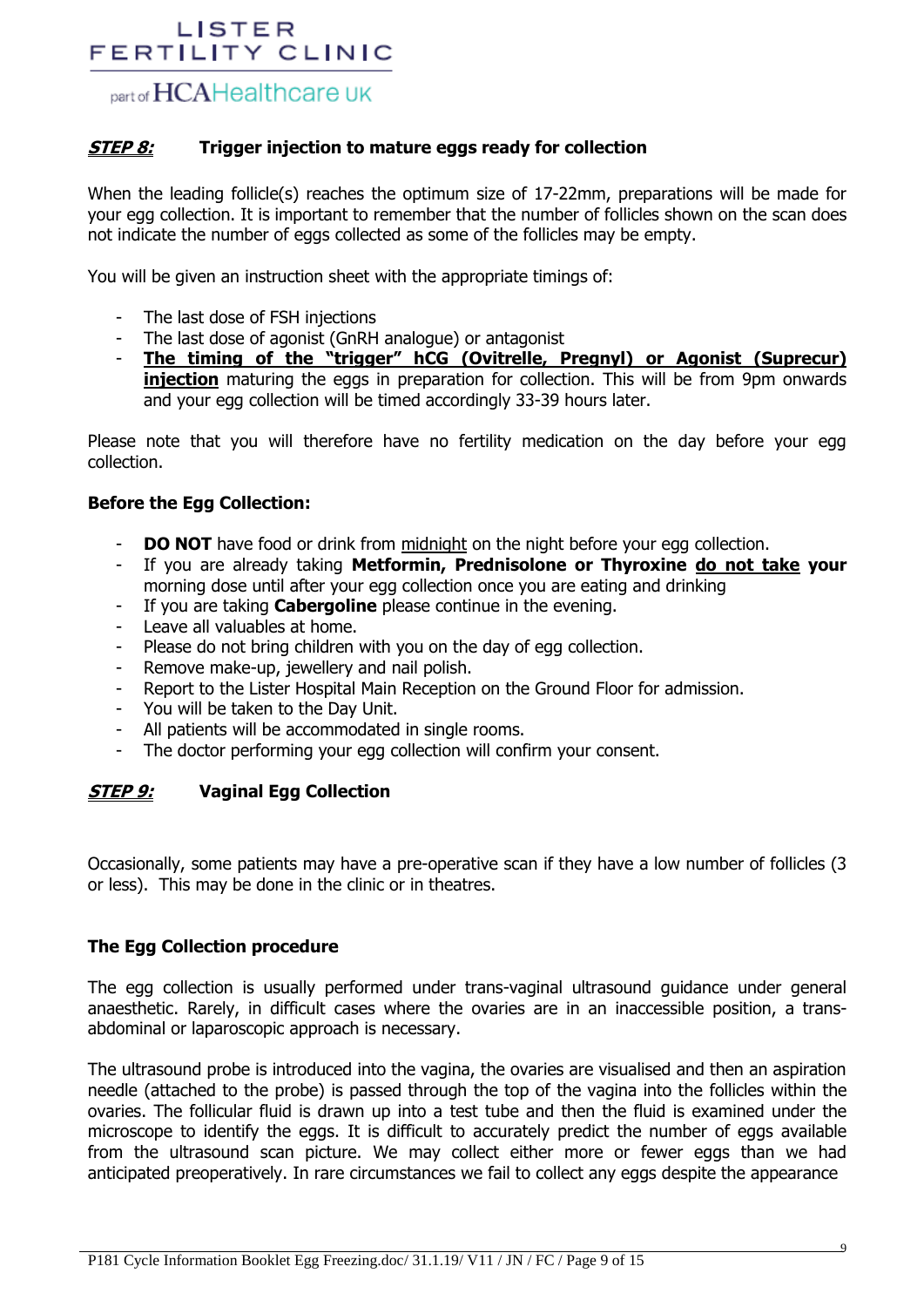# part of HCAHealthcare UK

of follicles on the scan picture. If this occurs, the treatment cycle cannot proceed to egg freezing and you will be given a free follow up appointment to see the doctor to discuss your further options.

Although most patients have a general anaesthetic (GA) for this procedure, some may prefer to have it performed under intravenous (IV) sedation, if you would prefer IV sedation please advise the IVF nurse and discuss it with the anaesthetist on the morning of your egg collection.

### **After the Egg Collection**

Generally, the egg collection takes 15-20 minutes and following the procedure patients are given antibiotic and painkilling suppositories in theatre. After the operation patients are transferred from theatre to the recovery area for approximately 15-30 minutes, not all patients are fully awake at this time. Patients are then transferred from the recovery area to the Day Unit. Patients may feel drowsy and nauseous with symptoms of abdominal pain and backache but these quickly settle.

A nurse will inform you about the procedure, provide a post egg collection instruction sheet and discharge you if all is well approximately 2 hours after the procedure unless the doctor advises otherwise. The egg collection procedure is performed as a day case procedure. However, in the unlikely event that you need to stay in the hospital overnight, there will be an additional cost.

Patients wanting to talk to a doctor may need to wait until the operating list is finished.

You must not drive for 24 hours following the operation due to the possible effects of the anaesthetic and you should have somebody to accompany you home.

## **STEP 10: Confirmation of number of eggs collected and suitability for freezing.**

The embryologist will contact you the day after egg collection to confirm how many of the collected eggs were suitable (mature) to vitrify (freeze).

## **Cryopreservation (Freezing) of Eggs**

Any suitable eggs can be stored for an initial period of ten years from the date of cryopreservation. After this period of ten years, there is a possibility of extending the storage period in further increments (maximum ten year increments), if it is shown that the criteria for extended storage continue to be met. You will need to complete an **HFEA LGS form** each to apply for storage extension. There is a maximum storage period of 55 years.

Please be aware that there are charges for freezing and annual storage as listed on the current price list.

**Please remember that not all eggs that were suitable to freeze will survive the thawing process and not all of the thawed eggs will survive and be suitable to fertilise with ICSI. It is possible that some women will end up with no suitable embryos to transfer. If embryos are available for transfer they may not produce a successful pregnancy**.

**You must inform us immediately of any change in your personal circumstances (eg address or contact numbers) as it is particularly important that we are able to contact you to confirm continued storage. The storage period is governed by law and we do not require your consent to remove your gametes from storage at the completion of the statutory storage period.**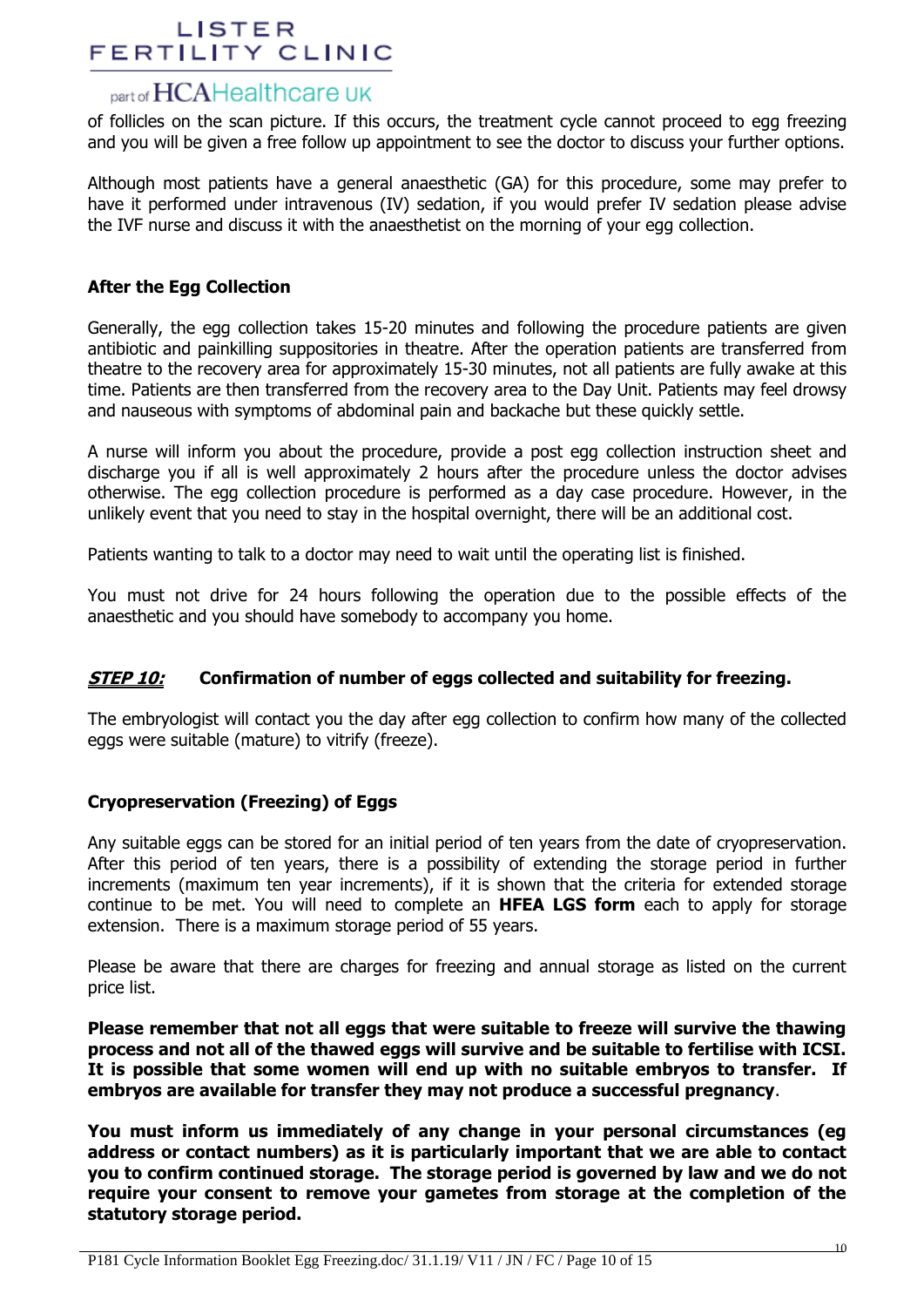part of HCAHealthcare UK

## **STEP 11:**

## **Treatment Cycle Complications**

Although significant complications are uncommon, the following list outlines the potential pitfalls of a cycle and should have been discussed with you at your consultation. If you have any queries you should discuss them with one of the nurses or your doctor.

## **Pre-Egg Collection**

- Medication side-effects
	- o Hormonal
	- o Allergic reactions
	- o Bruising at site of injections
- Cycle Cancellation
	- o Poor Response
	- o **Ovarian Hyperstimulation Syndrome (OHSS):** OHSS is the over-response to the stimulating fertility drugs with the production of numerous follicles leading to high levels of oestrogen. You are regularly monitored by scan and oestrogen levels to allow dose changes to minimise this risk or even cycle cancellation. You may be asked to stop the FSH injections and continue Synarel/Suprecur/Cetrotide/Orgalutran **(coasted)** until the oestrogen levels fall to safer levels before the hCG or agonist 'trigger' is given. The cycle is sometimes cancelled as it is the trigger **hCG injection** given prior to egg collection that can cause the potentially serious symptoms to occur. This minimises but does not eliminate the risk.

Some patients may be given a course of Cabergoline tablets for 8 days from hCG trigger or egg collection to minimise the risk of OHSS.

A few patients however may still have a risk to develop OHSS anytime in the two weeks following egg collection. The majority will develop a mild or moderate form of the condition. In exceptional cases, severe OHSS may occur.

- **Mild OHSS** is essentially an effect of the stimulation regime because the ovaries become enlarged following stimulation and may cause abdominal discomfort and in essence is the presence of larger ovaries than normal.
- **Moderate / Severe OHSS** may result from dehydration due to the passage of fluid into other compartments of your body (chest and abdomen). The symptoms are:
	- Nausea / Vomitting
	- Weakness
	- Shortness of Breath
	- Abdominal Pain / Swelling
	- Weight Gain (5kg or more)
	- Thirst
	- Decrease Urine Output

If you have a combination of the above symptoms and are at risk of OHSS after egg collection please contact the nurses who will discuss your problems with a doctor and advise you accordingly. If you need to contact somebody out of hours, the emergency phone number is 07860 464 100. Sometime patients with severe OHSS are advised to be hospitalised for further management.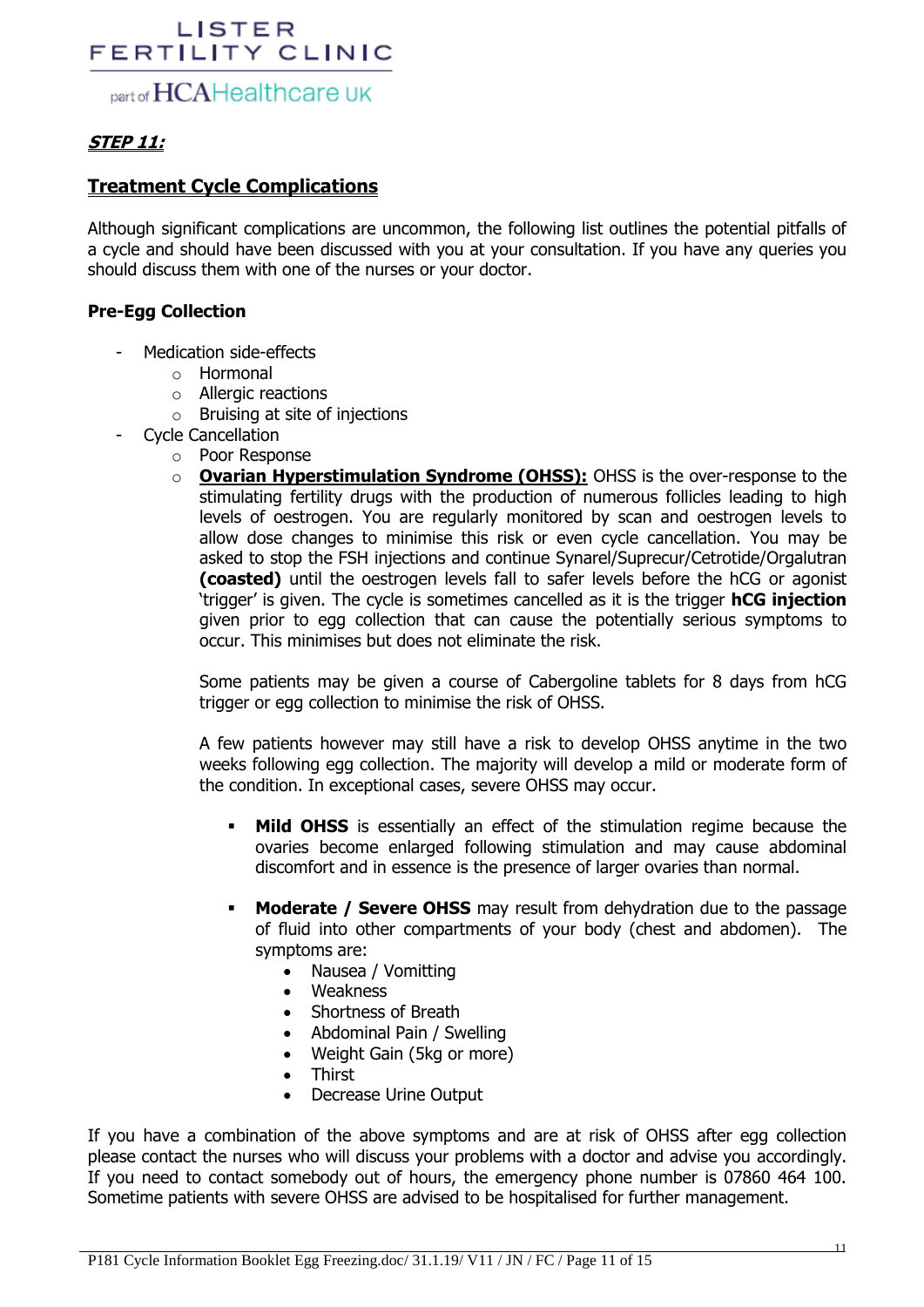# part of HCAHealthcare UK

The management of **severe OHSS** may include aspiration of the ascitic fluid from the abdomen and may also include maintaining the circulating blood volume by administering intravenous fluids. The majority of patients however, are pregnant and those who are not should recover by the time their next period is due. These symptoms do not persist after the first three months of pregnancy.

**Risks of egg collection** include but are not limited to:

- Potential reactions from the drugs and procedures used in the administration of anaesthesia
- Failure to collect eggs because:
	- $\circ$  The follicles are empty
	- $\circ$  The eggs inside the follicles are all immature
	- $\circ$  The eggs inside the follicles are all abnormal
	- o Pre-existing pelvic scarring and/or technical difficulties prevent safe egg recovery
	- o Ovulation has occurred before the time of egg recovery
- Risks associated with the passage of the needle through the vagina into the ovaries
	- o Infection
	- o Bleeding
	- o Inadvertent damage to adjacent structures such as:
		- **Bowel**
		- **u** Uterus
		- Bladder / Ureter
		- Blood vessels
	- o Adhesion formation

Although complications are uncommon, if significant bleeding or damage to the bladder or bowel is suspected, further surgery may be required to repair such damage.

## **STEP 12:**

A follow up consultation should be arranged to discuss whether or not further treatment to store more eggs is advisable. In the future, patients with frozen eggs who wish to use these, either with their partners sperm or with donor sperm, must contact the medical secretaries to arrange a follow up visit to plan what medications they need to take to prepare for an embryo transfer.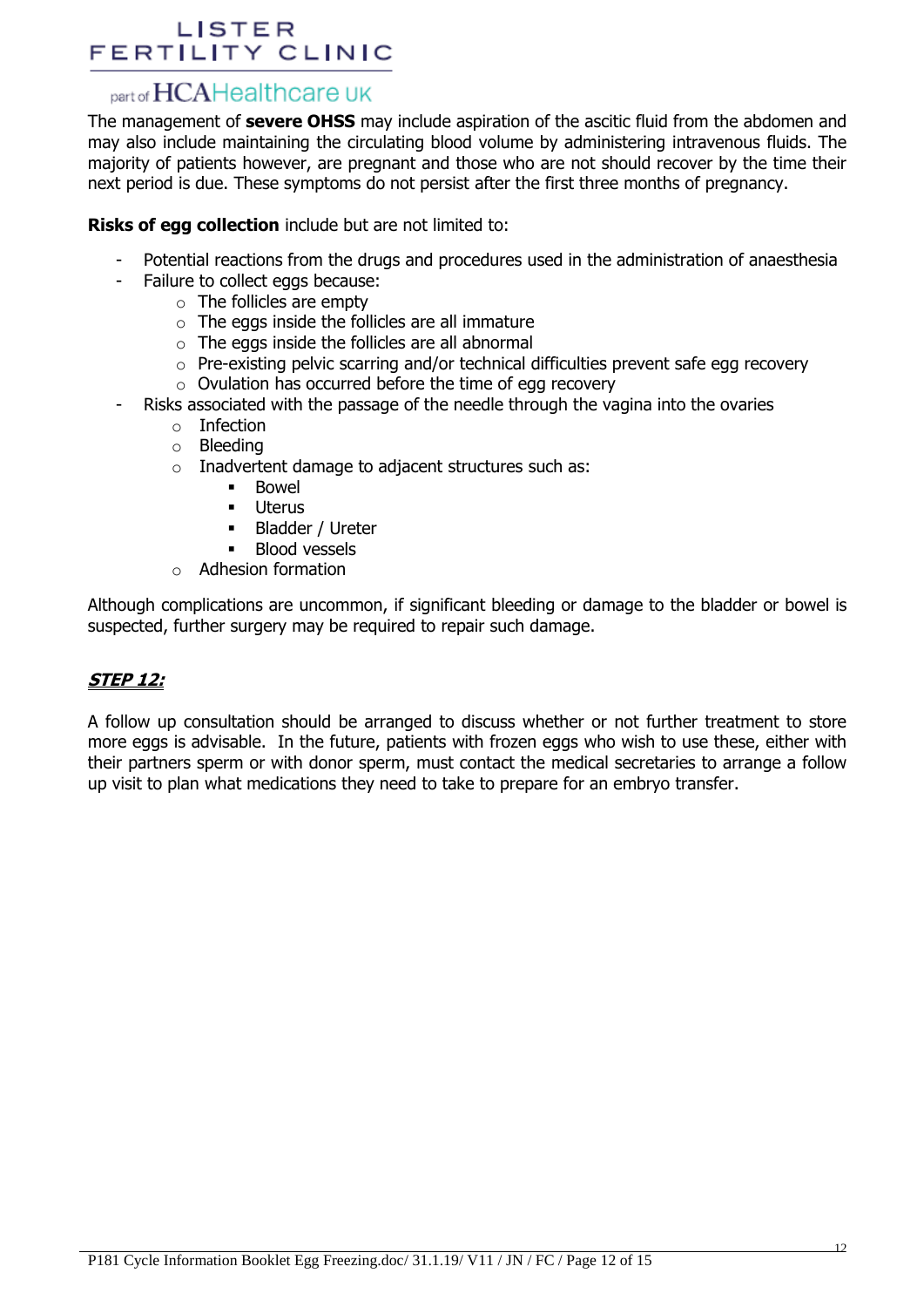# part of HCAHealthcare UK

## **GENERAL INFORMATION**

#### **Who do I contact to make appointments?**

#### **USEFUL TELEPHONE NUMBERS**

| <b>IVF Nurses</b>          | 020 7881 4040           | Mon $-$ Fri | $9.00$ am $-4.30$ pm  |
|----------------------------|-------------------------|-------------|-----------------------|
| Ultrasonographer, Liz      | 020 7730 5932 ext 51226 | Mon $-$ Fri | $9.00am - 4.15pm$     |
| Ultrasonographer, Alison   | 020 7730 5932 ext 51227 | Mon $-$ Fri | $9.00$ am $-4.15$ pm  |
| Ultrasonographer, Jaliah   | 020 7730 5932 ext 51241 | $Mon - Fri$ | $9.00$ am $-4.15$ pm  |
| Laboratory/Embryologists   | 020 7881 4041           | Mon $-$ Fri | $9.00$ am $-5.00$ pm  |
| <b>Medical Secretaries</b> | 020 7730 5932           | $Mon - Fri$ | $9.00$ am $-5.00$ pm  |
| Accounts                   | 020 7881 4068           | Mon $-$ Fri | $8.30$ am $- 5.30$ pm |

#### **Phlebotomy Service**

We offer a service for patients who require blood tests. This service operates Monday to Friday from 9:30am to 4:00pm only.

#### **This service is not available on weekends or Bank Holidays**

#### **Nurse Drop in Service**

We offer a drop in service for patients who have minor queries for the nurses. This service operates Monday to Friday from 9:00am to 4:00pm only.

#### **This service is not available on weekends or Bank Holidays**

Patients wishing to start treatment must make an appointment as it may not be possible for us to accommodate you at short notice.

#### **Are there counselling services available?**

Our counsellors offer a confidential, non-judgmental and free service available to all patients before, during and after treatment. Patients are encouraged to explore their own feelings in order for them to make appropriate decisions for themselves. Appointments to see a counsellor can be made through the secretaries.

#### **Who do I contact during my treatment if I have any queries?**

The nurses are usually the first line of communication in your treatment and are able to answer the vast majority of queries. If you do not understand your treatment plan or anything else pertaining to your care, do not hesitate to contact them on the number above.

We aim to answer telephone calls where possible however if the allocated nurse is already on a call you will be diverted to the answer machine. If you do need to leave a message please clearly state your full name, hospital X number and contact number. Please do not leave multiple telephone messages as this creates unnecessary additional work and delays our response. If the clinic has been particularly busy there may be delays in getting back to you. Any messages left before 4:30pm will be returned the same working day. Messages left on a Saturday or Bank Holiday before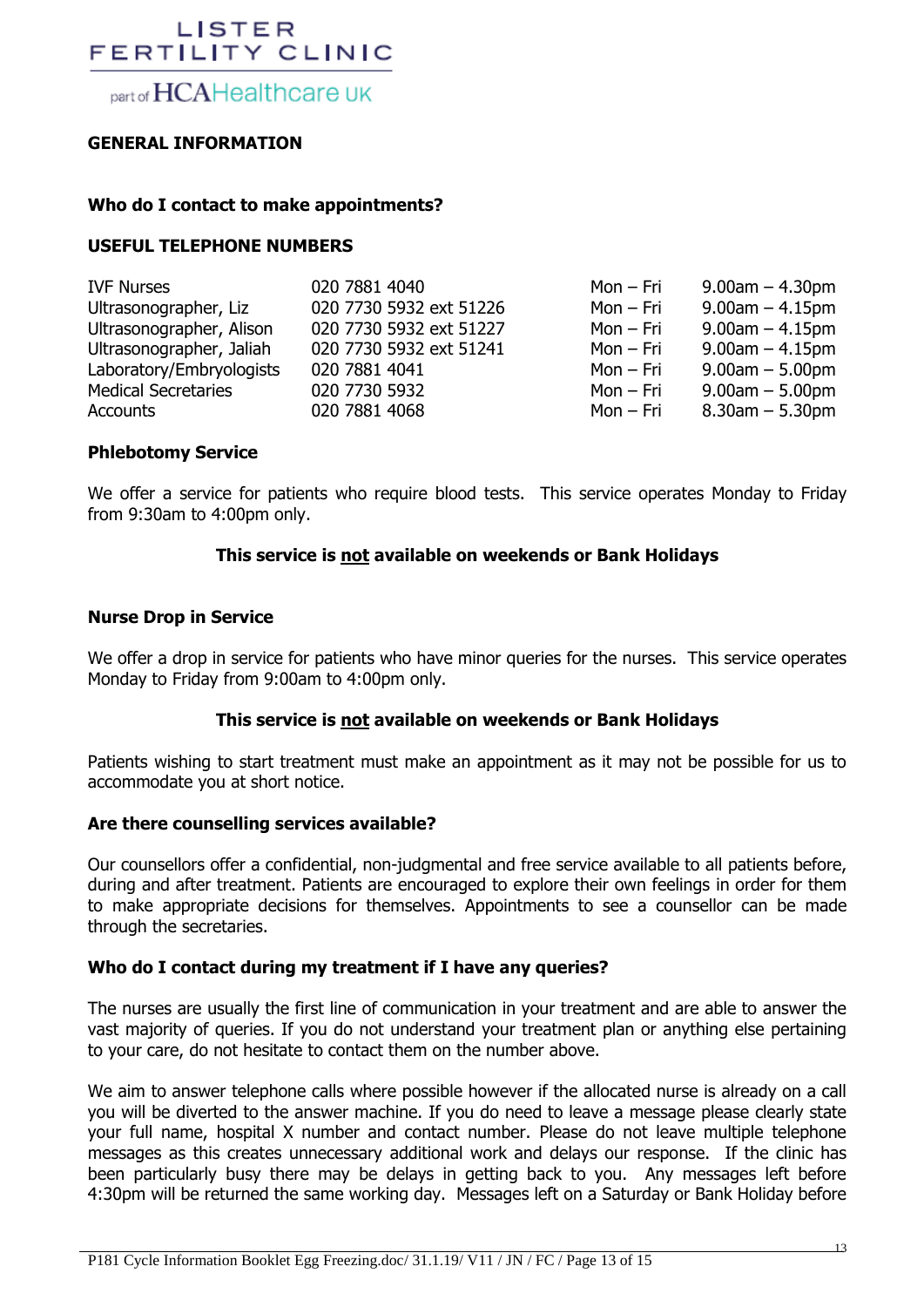# part of HCAHealthcare UK

12:00pm mid-day will be returned the same day. Messages left out of these hours will be returned the next working day.

If you are sending an email please ensure you leave your full name (as registered with the clinic) and hospital X number. If you have an urgent query, please **phone** instead.

If there is an occasion when you need to contact your doctor, please e-mail them or leave a message with the secretaries and they will contact you. Alternatively, call the secretaries to book a follow-up with a doctor to discuss your treatment in more detail. Please do not leave messages on multiple extensions.

## **Who do I contact in the event of a medical emergency?**

In the event of a **medical emergency**, please call **020 7730 5932** during the hours of 9am to 5pm and your call will be appropriately directed.

For an **out-of-hours medical emergency**, please call **07860 464 100**. This phone is carried by a nurse who also works in the Clinic during the day; she will answer your query and give you the appropriate advice. Please note, there is no messaging service for this number. Should this number be temporarily unavailable, please wait and try again. Patients may sometimes be unable to speak to the nurse on the emergency mobile if she is in an out-of-signal area (e.g. on the tube returning home from work). Usually all "missed calls" are returned as soon as possible unless the caller's number is "withheld".

If this number is unavailable for more than 30 minutes, please call the Lister Hospital Duty Sister on 020 7730 7733 who will contact a doctor on your behalf.

## **What do I do if I want to withdraw consent to treatment?**

You can make changes to or withdraw consent at any point until the time of sperm, egg or embryo transfer. If you would like to change or withdraw your consent, you should ask the clinic for a HFEA WC form.

## **When will I have to make payment for a treatment cycle?**

Payment for a treatment cycle **must** be made when you attend the first scan of the treatment cycle. Please settle your account by visiting the Accounts Office in our unit or on the ground floor adjacent to the Lister Hospital main reception.

## **Clinic closures**

The clinic remains open throughout the year except over the Christmas New Year holiday period. Patients wishing to have treatment at the end of the year must make sure that they contact us at the beginning of November to book in for a nurse consultation. This is so that stimulation injections can be started by the end of November in order to complete treatment before the clinic closes.

The clinic is open at weekends and all other Bank Holidays for specific booked procedures. However, this is a limited service and we do not provide consultations or have a drop-in service.